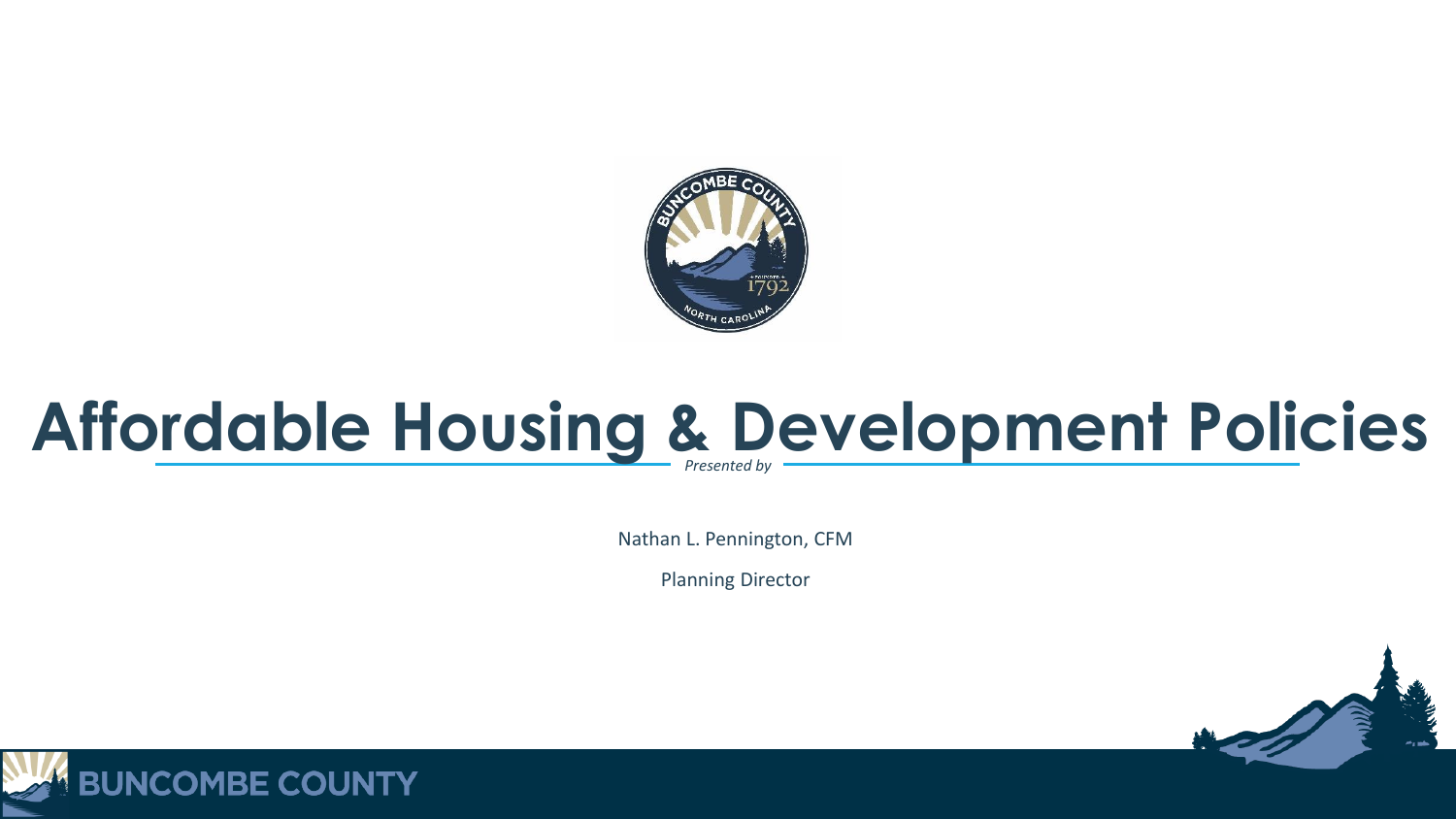### **Affordable Housing: National Housing Trends\***



 Half of America's renters are rent burdened, more than twice as many as 50 years ago



 Homeownership rates for African American individuals is lower today than in 1968 (when housing discrimination was legal)



 1-in-5 millennials live with their parents, despite the best job market for their age cohort since the Korean War

*\*Source: https://thehill.com/opinion/finance/448153-affordable-housing-starts-with-public-private-unity*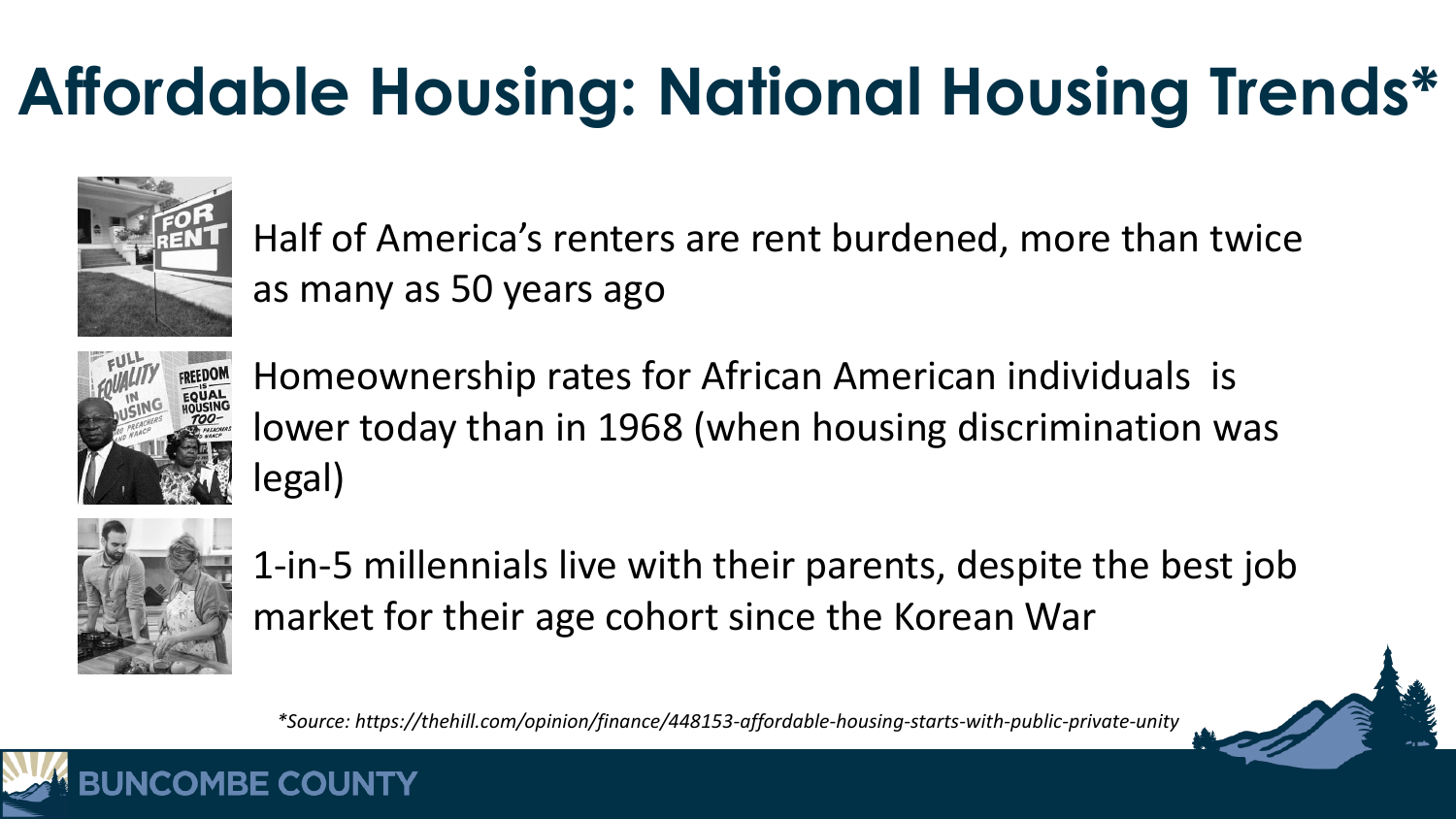#### **Buncombe County Housing Supply/Demand**

- Buncombe County's housing affordability is supply and demand driven
- The U.S. experienced an 80% drop in single-family housing production (supply) in the three (3) years following the Great Recession
- Buncombe County recovered some capacity, but housing production (supply) continues to fall short of housing need (demand)
- Buncombe County's housing market supports creation/sale/rent of units (supply) beyond levels of affordability for some citizens (demand)
- Buncombe County's geography (floodplains, steep topography) and other factors (infrastructure, lack of developable land, etc.) impact unit affordability (supply)

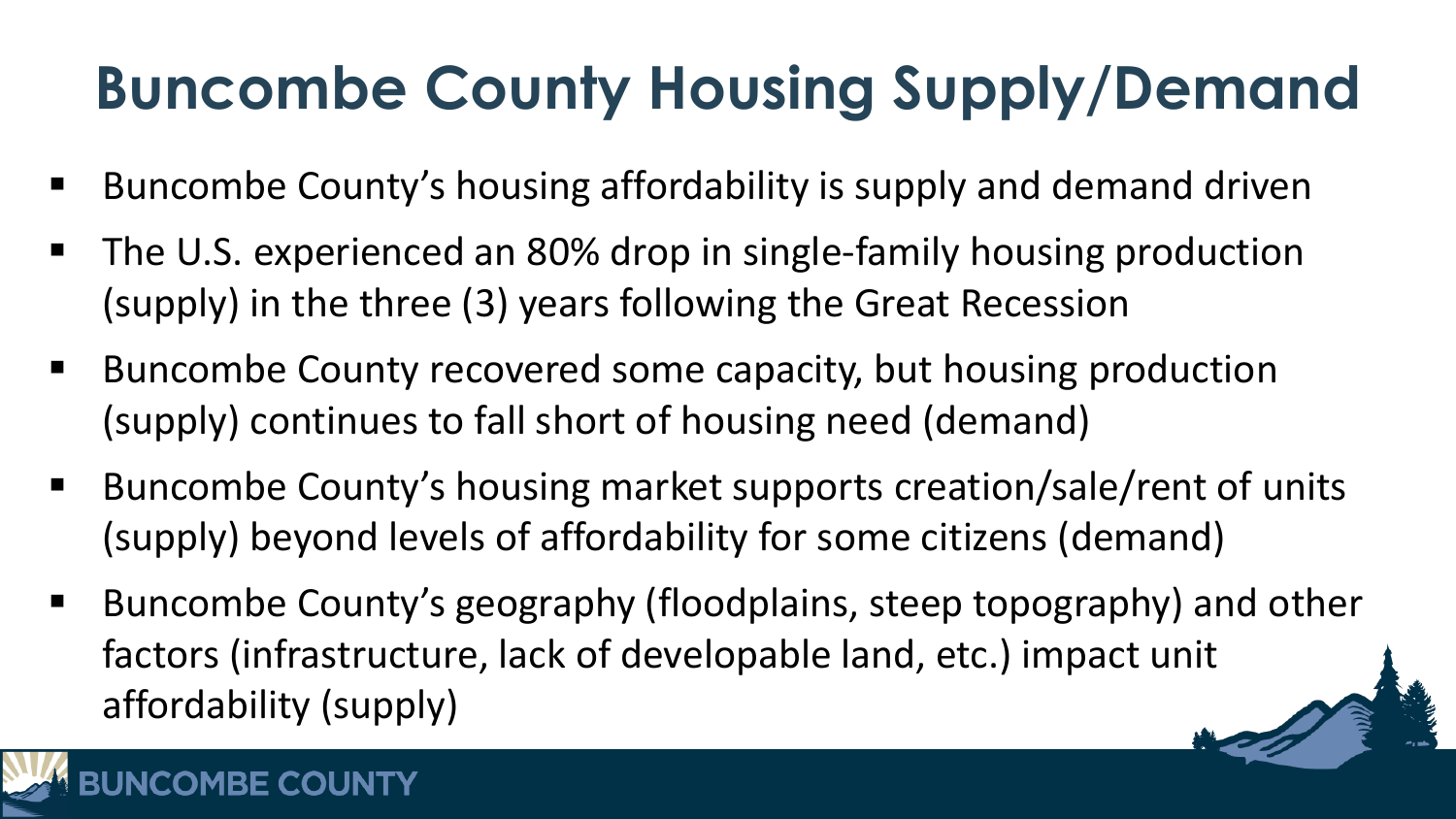#### **Recent Efforts by the Board of Commissioners**

- The Board of Commissioners approved substantial updates to the Zoning Ordinance in 2015, of which a component was the creation of the Community Oriented Development (COD) Program. The COD Program incentivizes density for developments that include desirable features (affordable housing, green building features, access to public transportation, etc.). *East Haven is a recent example of a project using the COD Program.*
- The Board of Commissioners approved Zoning Ordinance text amendment to expand the placement of manufactured homes in additional zoning districts in 2019. This amendment allows more flexibility in housing choice.

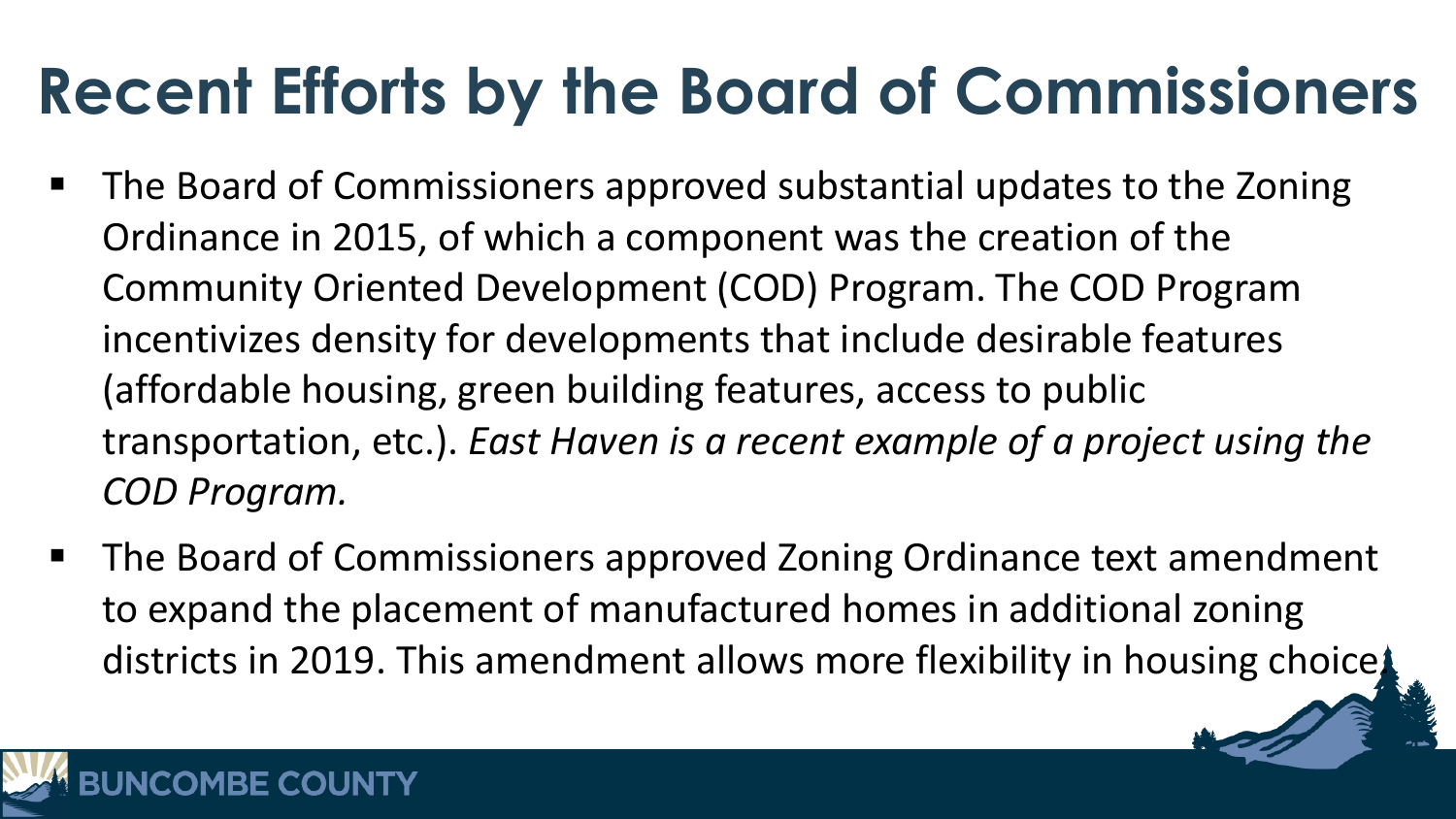## **Opportunity: Cottage Developments**

- Cottage Developments make use of infill development, scattered sites where public infrastructure is available (estate lots, redevelopment of commercial/manufacturing sites, etc.)
- Cottage Developments currently require a Board of Adjustment public hearing (Planned Unit Development/Conditional Use Permit)

**BE COUNTY** 

 Opportunity: Craft regulations that allow Cottage Developments be evaluated by Planning Staff using a "use by right subject to special requirements process"

*Image Source: http://www.m-group.us/m-lab/blog/2017/3/7/cottage-housing-developments*

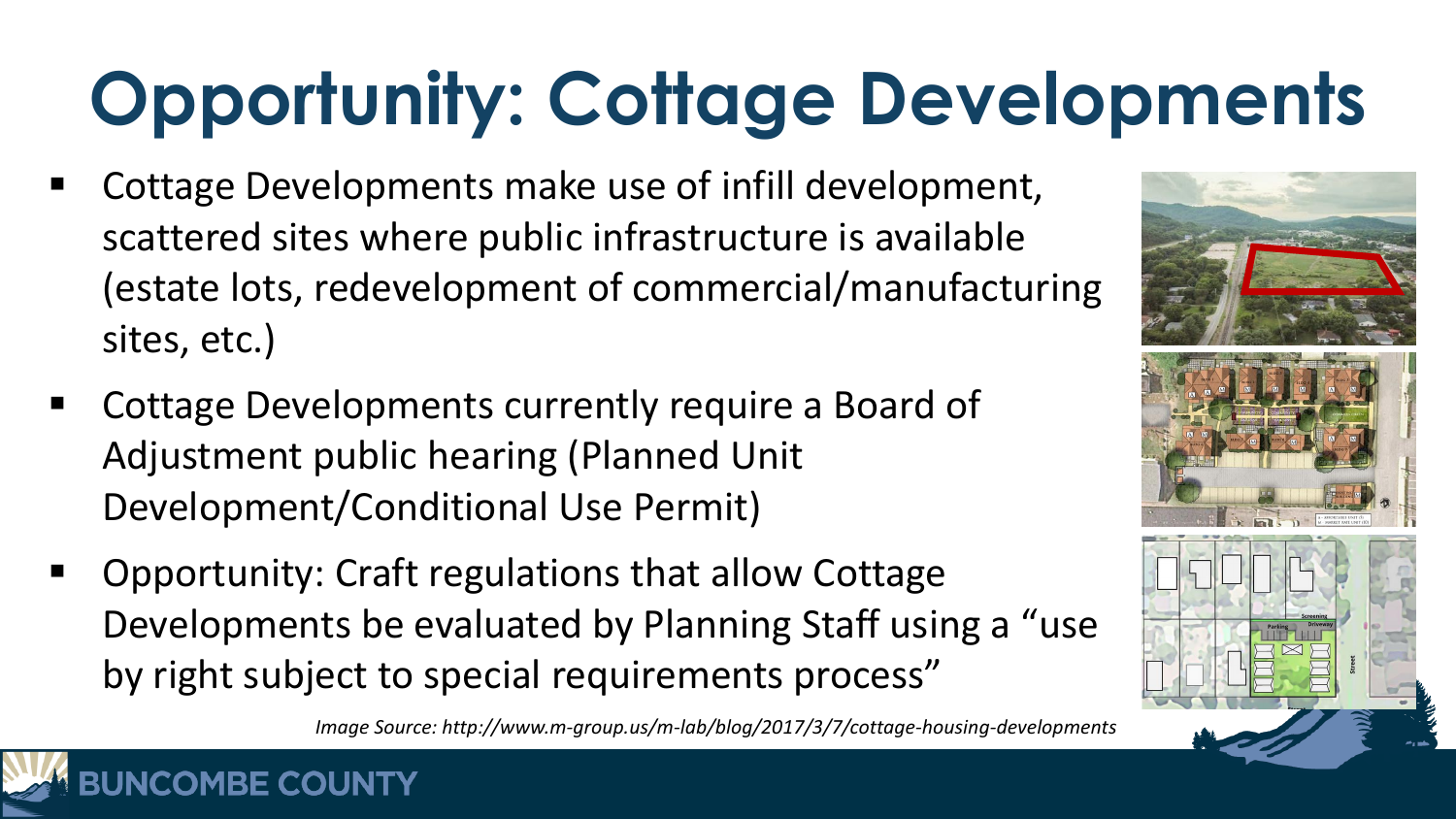# **Opportunity: Accessory Dwellings**

- Zoning historically focused on segregating uses and typically allowed one (1) single-family unit per residential lot
- Zoning residential restrictions often limit the ability to include accessory dwellings (garage apartments, carriage houses, basement apartments, mother-in law suites, etc.)
- Currently all Buncombe County zoning districts allow accessory dwellings (exception: Beaverdam Zoning District)
- Accessory dwellings offer opportunities for additional housing supply
- Opportunity: Allow accessory dwellings in all zoning districts

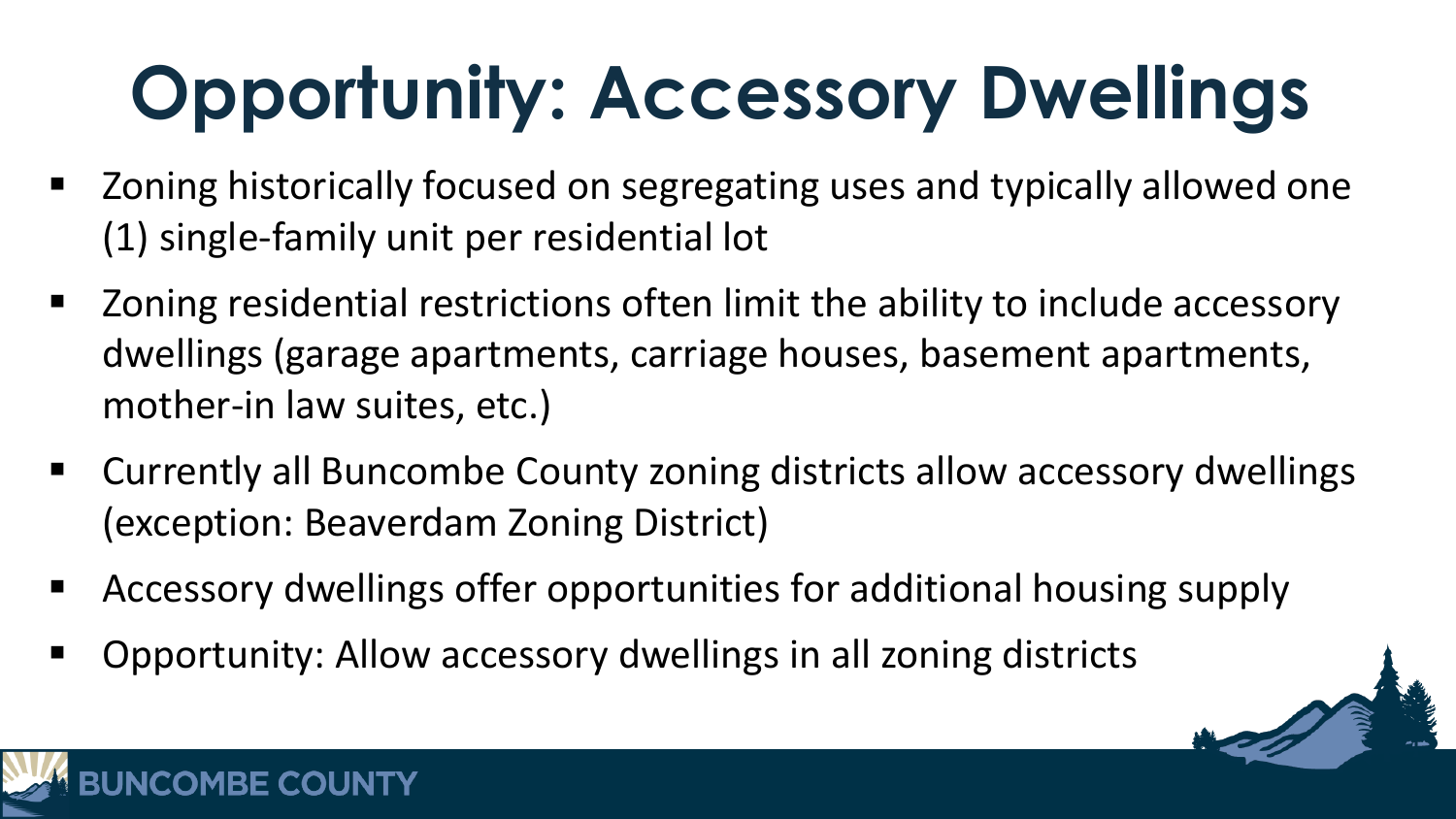#### **Affordable Housing Services Program Changes**

- Emergency Repair:
	- Increased amounts per unit (\$5,000 to \$15,000)
	- Required deed of trust when two (2) or more emergency repairs made to a single structure that exceed \$10,000
	- Prioritized Emergency Repairs with additional funding in FY 2019
- Downpayment Assistance:
	- Loan amount increased from \$10,000 to \$20,000
	- Home price changes annually based on HUD limits
- Program changes may continue with guidance from the Committee